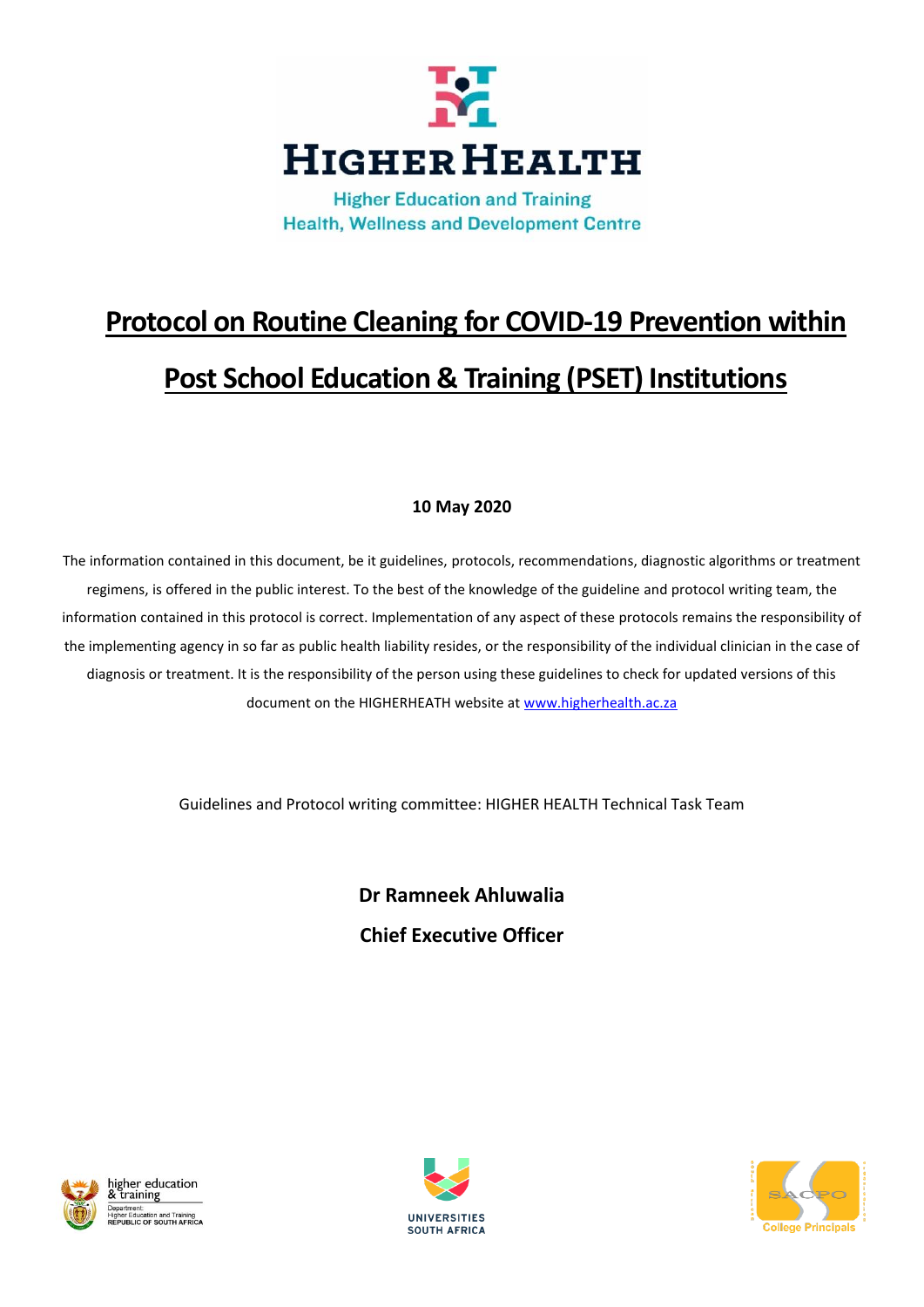## Contents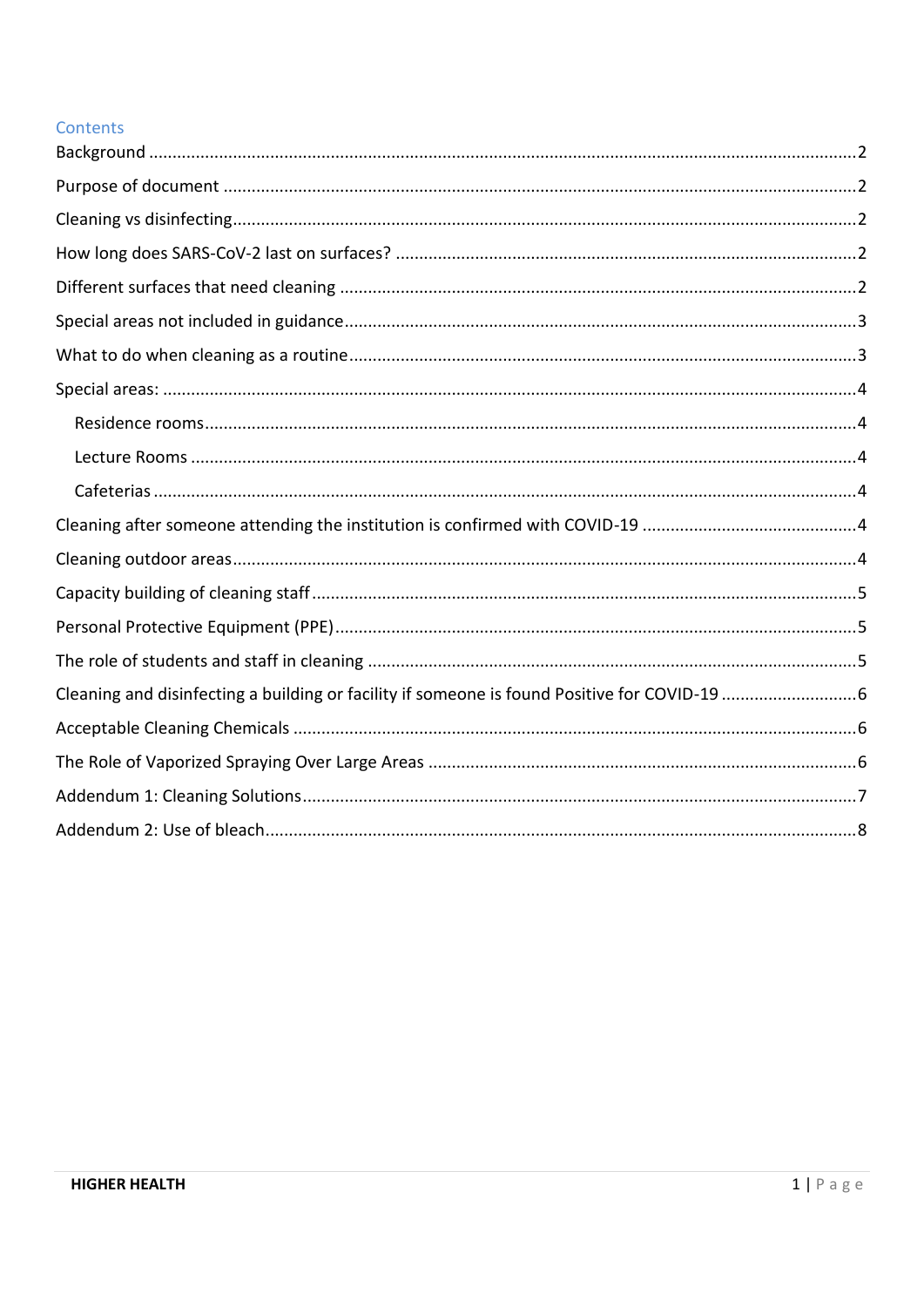## <span id="page-2-0"></span>**Background**

The virus that causes COVID-19 – SARS-CoV-2 – is mainly spread by respiratory droplets. When someone infected with COVID-19 coughs or sneezes, respiratory droplets that contain the virus are expelled and can be breathed in by someone nearby.

Although the virus cannot enter the body through the skin, the respiratory droplets carrying the virus can get into your airways or mucous membranes of your eyes, nose, or mouth to infect you.

The virus can also be spread if you touch a surface contaminated with the virus and then touch your eyes, nose or mouth, although this is not the primary way the virus spreads. As a result, institutions need to have cleaning protocols to limit SARS-CoV-2 spread.

#### <span id="page-2-1"></span>**Purpose of document**

The purpose of this document is to guide cleaning and disinfecting in the Post School Education and Training (PSET) sector.

These guidelines have been modified from various sources, including the SA National Institute for Communicable Diseases (NICD), the World Health Organization, and the US CDC. <https://www.nicd.ac.za/covid-19-environmental-health-guidelines/>

<https://www.who.int/news-room/q-a-detail/q-a-coronaviruses>

<https://www.cdc.gov/coronavirus/2019-ncov/community/disinfecting-building-facility.html>

#### <span id="page-2-2"></span>**Cleaning vs disinfecting**

Routine cleaning and disinfecting is key to maintaining a safe environment for faculty, students, and staff.

- Cleaning removes dirt and most germs and is usually done with soap and water.
- Disinfecting kills most germs, depending on the type of chemical, and only when the chemical product is used as directed on the label.

Cleaning should be an ongoing routine activity with disinfecting taking place daily, or as the need arises after the obvious soiling of an area.

## <span id="page-2-3"></span>**How long does SARS-CoV-2 last on surfaces?**

According to the WHO, studies have shown that the SARS-CoV-2 can survive for up to 72 hours on plastic and stainless steel, less than 4 hours on copper, and less than 24 hours on cardboard.

#### <span id="page-2-4"></span>**Different surfaces that need cleaning**

There is a wide range of items and surfaces that require cleaning and disinfecting in the PSET environments, and these include hard surfaces, soft surfaces, electronics, and laundry.

- Doorknobs and handles
- Stair rails
- Classroom desks and chairs
- Countertops
- Handrails
- Light switches

## **HIGHER HEALTH** 2 | P a g e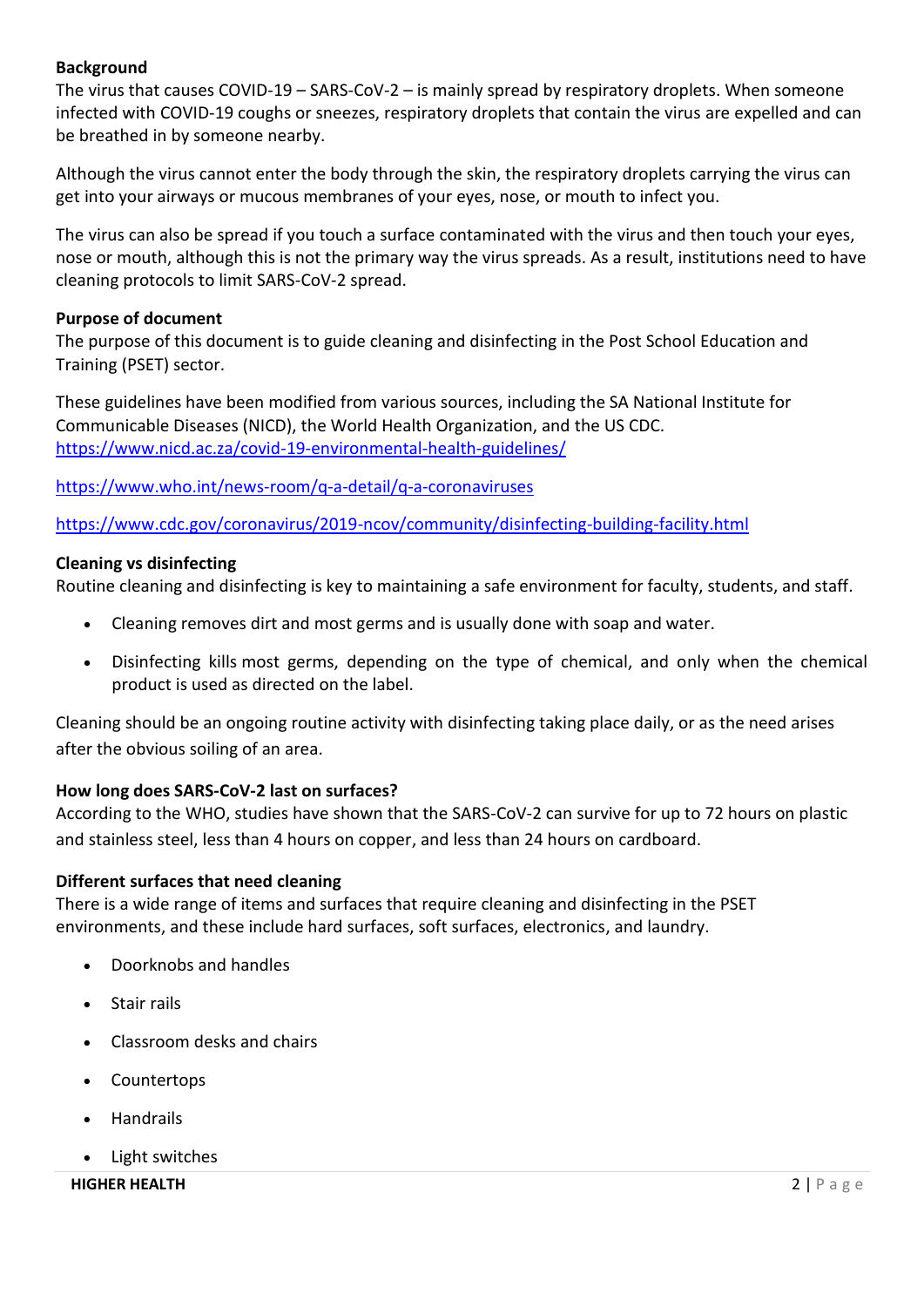- Handles on equipment
- Pushbuttons on vending machines and elevators
- The pushbuttons/depressors of the alcohol hand solution for COVID-19 prevention
- Shared equipment, machinery, etc
- Shared remote controls
- Shared desktops
- Shared computer keyboards and mice

Note: Computer keyboards are difficult to clean. Shared computers should have signs posted instructing proper hand hygiene before and after using them to minimize disease transmission. To facilitate cleaning, consider using covers that protect the keys but enable the use of the keys.

It is not necessary to routinely apply disinfectants to surfaces that are not high-touch or high-risk (e.g. floors, bookcases, tops of filing cabinets). Soft surfaces such as carpets, rugs, and drapes can be cleaned using soap and water or a cleaner appropriate for the material.

#### <span id="page-3-0"></span>**Special areas not included in guidance**

This guidance does not include specialized areas, such as laboratories, animal houses, chemical stores, waiting areas, libraries, admin areas and other restricted environments that may require specialist cleaning processes and cleaning solutions. Each institution will need to assess their specific environments and clean these specialised areas accordingly.

#### <span id="page-3-1"></span>**What to do when cleaning as a routine**

- Regular cleaning staff can clean and disinfect community spaces. Ensure they are trained on the appropriate use of cleaning and disinfection chemicals.
	- o Wear disposable gloves and gowns for all tasks in the cleaning process, including handling trash. Additional personal protective equipment (PPE) might be required based on the cleaning/disinfectant products being used and whether there is a risk of splash.
	- $\circ$  Gloves and gowns should be removed carefully to avoid contamination of the wearer and the surrounding area.
- Wash hands often with soap and water for 20 seconds.
	- o Always wash hands immediately after removing gloves and after contact with a person who is sick.
	- $\circ$  Hand sanitiser: If soap and water are not available and hands are not visibly dirty, an alcohol-based hand sanitizer that contains at least 60% alcohol may be used. However, if hands are visibly dirty, wash hands with soap and water.
- Additional key times to wash hands include:
	- o After blowing one's nose, coughing, or sneezing.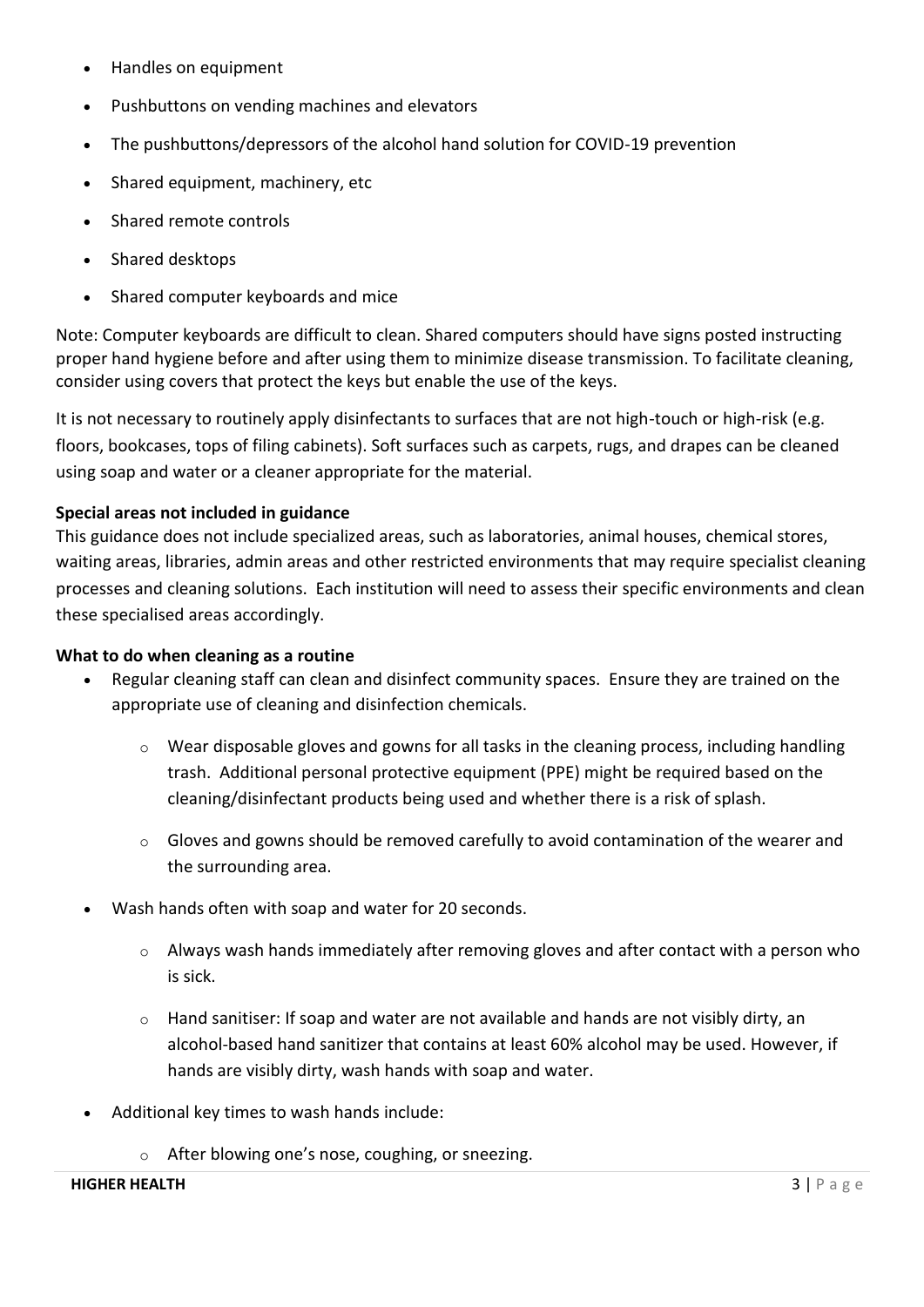- o After using the restroom.
- o Before eating or preparing food.

#### <span id="page-4-0"></span>**Special areas:**

#### <span id="page-4-1"></span>**Residence rooms**

These should be cleaned according to normal household protocols within residence rooms.

Outside the confines of each resident's room, the general protocol for cleaning of all surfaces in common areas, apply.

#### <span id="page-4-2"></span>**Lecture Rooms**

Lecture rooms should be cleaned daily when teaching and learning has ended for the day. After cleaning, the hand sanitiser dispenser that is stationed outside each lecture room should be refilled so that the lecturer and students can sanitise before re-entering the lecture room the next day.

## <span id="page-4-3"></span>**Cafeterias**

Cafeterias in general campus environments as well as within residences are potential areas where spread may occur at a higher rate. This is on account of many people being in a limited space, the same people using tables, chairs, etc; as well as the possibility that staff preparing the food may be spreading the virus through droplet spread.

Thus, it is important that, in addition to the social distancing regulations, for there to be very regular cleaning of tables, surfaces, trays, chairs, etc. throughout the day within cafeterias.

Students and staff using these facilities should be encouraged to sit outside to consume food and drink, and where they do use the tables provided, to clean them before and after use.

## <span id="page-4-4"></span>**Cleaning after someone attending the institution is confirmed with COVID-19**

In cases where a positive student is identified on campus, based on information about where on campus the student was over the prior two days, it would be best to close off those areas if it is not possible to immediately clean and disinfect those spaces.

## <span id="page-4-5"></span>**Cleaning outdoor areas**

Outdoor areas generally require normal routine cleaning, but do not require disinfection.

- Do not spray disinfectant on outdoor items it is not an efficient use of supplies and is not proven to reduce the risk of COVID-19 to the public.
- The exception frequently touched surfaces made of plastic or metal, such as grab bars and railings should be cleaned routinely.
- Cleaning and disinfection of wooden surfaces (benches, tables) is not recommended.
- Sidewalks and roads should not be disinfected.
- Spread of COVID-19 from these surfaces is very unlikely and disinfection is not effective.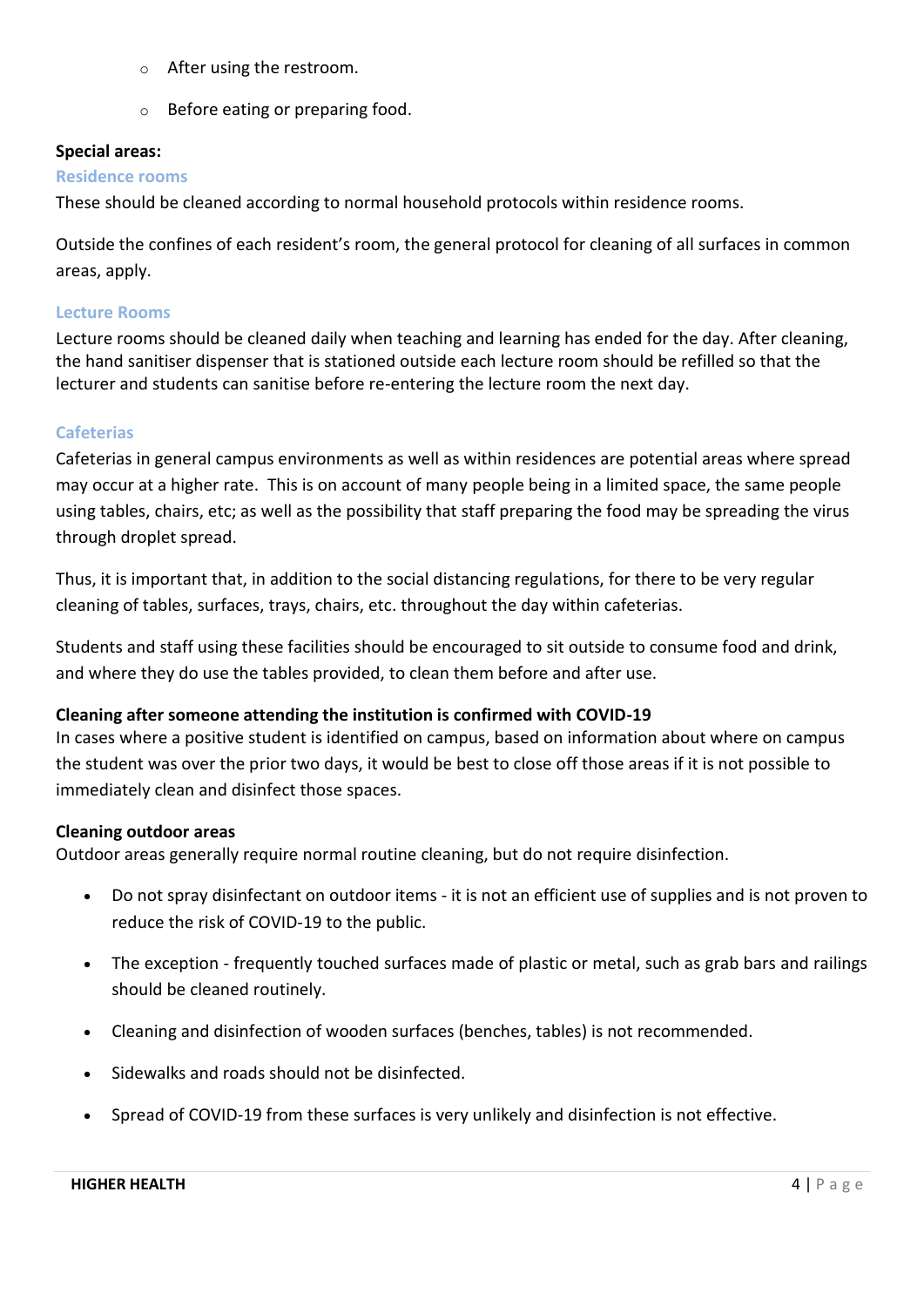## <span id="page-5-0"></span>**Capacity building of cleaning staff**

HIGHER HEALTH will support every PSET Institution with Capacity Building of Cleaning Staff. Each institution must educate and train all cleaning staff, so that they understand more about SARS-CoV-2 and how it is spread, so that they are capacitated to clean effectively.

If cleaning services are a contractor service, the PSET institution should ensure that cleaning staff are adequately trained by the contractor, and that they are provided with up to date information.

Cleaning staff should receive training on what cleaning solutions should be used in different circumstances. Staff also need to be capacitated on protecting themselves, and why most routine cleaning does not need any specialized PPE. Educate workers performing cleaning to recognize the symptoms of COVID-19. Provide instructions on what to do if they develop [symptoms.](https://www.cdc.gov/coronavirus/2019-ncov/about/symptoms.html)

Develop policies for worker protection and provide training to all cleaning staff on-site before providing cleaning tasks.

Training should include when to use PPE, what PPE is necessary for specialized cleaning, how to properly don (put on), use, and doff (take off) PPE, and how to properly dispose of PPE. Ensure workers are trained on the hazards of the cleaning chemicals used in the workplace

#### <span id="page-5-1"></span>**Personal Protective Equipment (PPE)**

Guidance from national protocols should be used as per the links below:

**Protocols for PPE**: [https://www.cdc.gov/coronavirus/2019-ncov/downloads/A\\_FS\\_HCP\\_COVID19\\_PPE.pdf](https://www.cdc.gov/coronavirus/2019-ncov/downloads/A_FS_HCP_COVID19_PPE.pdf)

<https://www.cdc.gov/coronavirus/2019-ncov/hcp/using-ppe.html>

**Strategies to Maximise PPE**:<https://www.cdc.gov/coronavirus/2019-ncov/hcp/ppe-strategy/index.html>

**Tool to Measure Burn Rate of PPE**: [https://www.cdc.gov/coronavirus/2019-ncov/downloads/hcp/PPE-](https://www.cdc.gov/coronavirus/2019-ncov/downloads/hcp/PPE-Burn-Rate-Calculator.xlsx)[Burn-Rate-Calculator.xlsx](https://www.cdc.gov/coronavirus/2019-ncov/downloads/hcp/PPE-Burn-Rate-Calculator.xlsx)

**Fact Sheet for Putting on and Removing PPE**[: https://www.cdc.gov/coronavirus/2019](https://www.cdc.gov/coronavirus/2019-ncov/images/A_FS_HCP_COVID19_PPE.jpg) [ncov/images/A\\_FS\\_HCP\\_COVID19\\_PPE.jpg](https://www.cdc.gov/coronavirus/2019-ncov/images/A_FS_HCP_COVID19_PPE.jpg)

**Poster for Putting on and Removing PPE**: [https://www.cdc.gov/coronavirus/2019](https://www.cdc.gov/coronavirus/2019-ncov/images/A_FS_HCP_COVID19_PPE_11x17.jpg) [ncov/images/A\\_FS\\_HCP\\_COVID19\\_PPE\\_11x17.jpg](https://www.cdc.gov/coronavirus/2019-ncov/images/A_FS_HCP_COVID19_PPE_11x17.jpg)

In general, areas without a documented COVID-19 patient need limited additional PPE.

#### <span id="page-5-2"></span>**The role of students and staff in cleaning**

All students and staff must understand the importance of washing hands and of cleaning their environments.

Students should be encouraged to carry hand sanitizers to wash their hands regularly.

Students and staff should always have a dilute bleach solution and cloth with them, and clean the working area, keyboard, machine, etc. before starting to work, as well as on completion and leaving the space.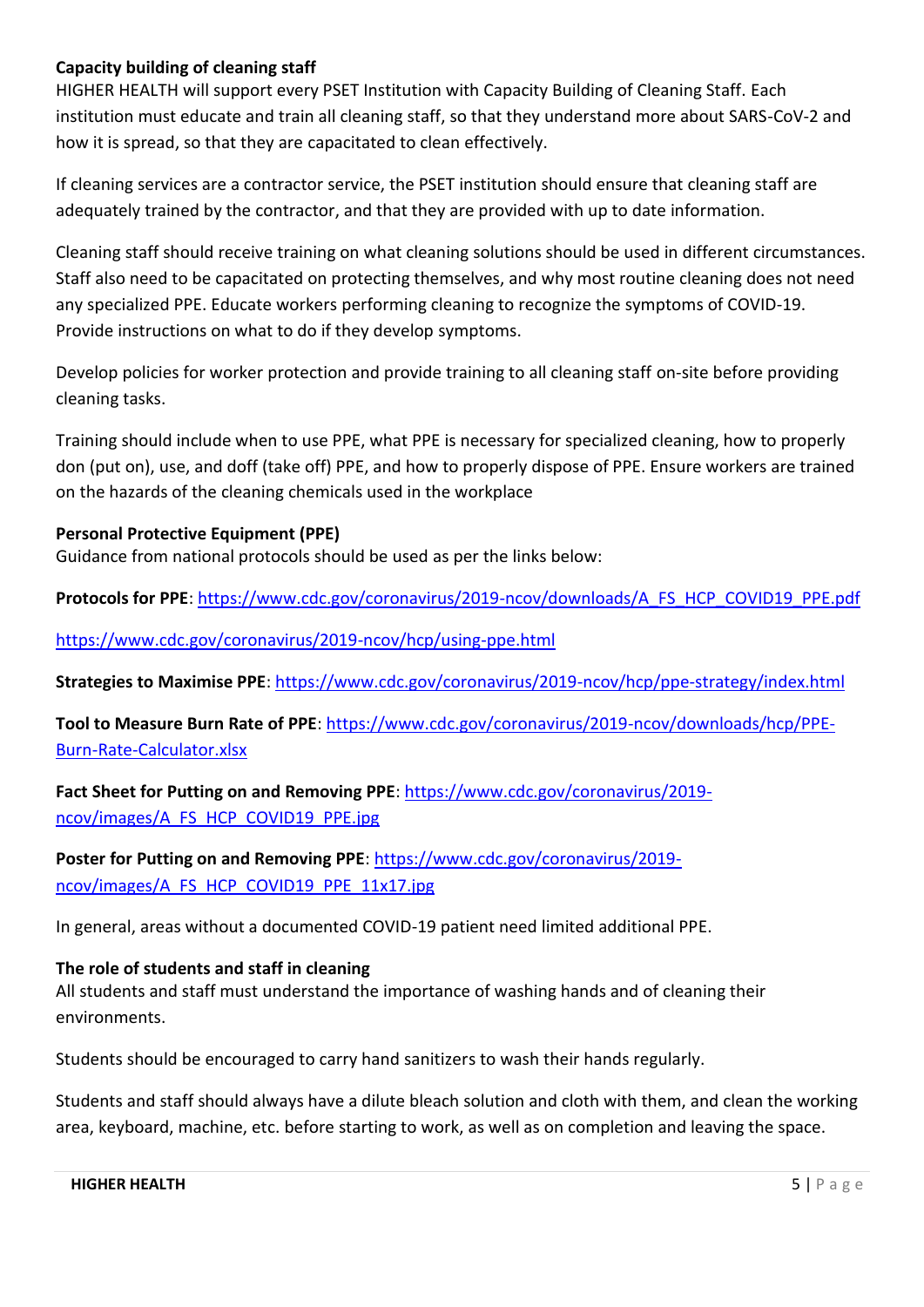# <span id="page-6-0"></span>**Cleaning and disinfecting a building or facility if someone is found Positive for COVID-19**

It is important to note that the same cleaning solutions are used in this setting for routine cleaning. Cleaning after a confirmed COVID-19 person has been present is a more meticulous version of routine cleaning.

Close off areas used by the person who has been found positive for COVID-19. Institutions do not necessarily need to close operations if they can close off affected areas. As we learn to "live with this virus" it is anticipated that only affected components of organisations will close, rather than the entire organisation.

Regarding the affected room/building:

- Open outside doors and windows to increase air circulation in the area.
- If possible, wait 24 hours before cleaning/disinfecting. If 24 hours is not feasible, wait if possible.
- Clean and disinfect all areas used by the person who has COVID-19, such as offices, bathrooms, common areas, shared electronic equipment like tablets, touch screens, keyboards, remote controls, and ATMs.
	- $\circ$  Hypochlorite should be the solution that is used over wide areas, such as floors, desks, chairs, steps, etc.
	- $\circ$  Since 60-70% alcohol solutions are far more expensive, it should be used for other smaller areas and items that corrode. Thus, all metals and electronic goods, keyboards, door handles, laptops, etc. should be cleaned with an alcohol solution.
- Once the area has been appropriately disinfected, it can be opened for use.
- If there is any linen or laundry in the area (e.g. tablecloths), these should be washed in a heating cycle in the washing machine.
- Workers without close contact with the person who has COVID-19 can return to work immediately after disinfection. Those who have had exposure – according to the national guideline definition – should be in self-isolation, according to national guidelines.

If it is more than 7 days since the person who has COVID-19 visited or used the facility, additional cleaning and disinfection is not necessary.

Continue routine cleaning and disinfection after the special clean, as per this document. This includes everyday practices that businesses and communities normally use to maintain a healthy environment.

## <span id="page-6-1"></span>**Acceptable Cleaning Chemicals**

See Addendum 1: Cleaning Solutions & Addendum 2: Use of Bleach

## <span id="page-6-2"></span>**The Role of Vaporized Spraying Over Large Areas**

Certain countries have sprayed disinfectants over large areas using machines that spray out dry chemicals.

These methods are not supported by any science concerning their efficacy and should not be used indoors nor outdoors.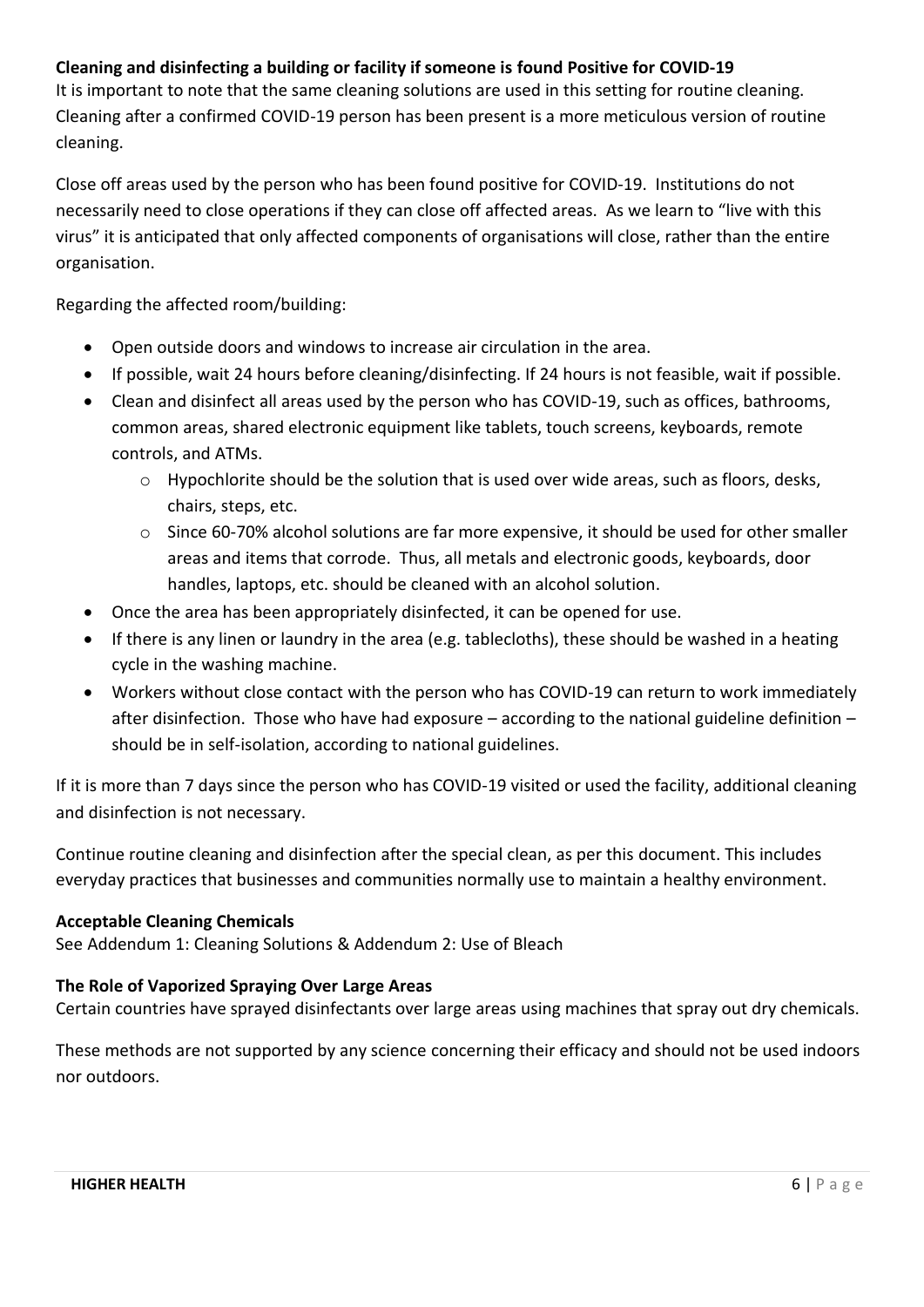<span id="page-7-0"></span>As the world understands more about SARS CoV-2, it is possible to recommend specific compounds. While there are thousands of possible solutions, we recommend the highlighted ones for different purposes, as above. In South Africa, sodium hypochlorite (bleach) can be found in the form of multiple commercial products, "Jik" (or equivalent).

Antimicrobial agents effective against different coronaviruses: human coronavirus 229E (HCoV-229E), mouse hepatitis virus (MHV-2 and MHV-N), canine coronavirus (CCV), transmissible gastroenteritis virus (TGEV), and severe acute respiratory syndrome coronavirus (SARS-CoV)1 Antimicrobial agent

|                          | Concentration   | <b>Coronaviruses tested</b>        |
|--------------------------|-----------------|------------------------------------|
| Ethanol                  | 70%             | HCoV-229E, MHV-2, MHV-N, CCV, TGEV |
| Sodium                   | $0.1 - 0.5%$    | <b>HCoV-229E</b>                   |
| hypochlorite             | $0.05 - 0.1%$   | SARS-CoV                           |
| Povidone-jodine          | 10% (1% iodine) | <b>HCoV-229E</b>                   |
| Glutaraldehyde           | 2%              | <b>HCoV-229E</b>                   |
| Isopropanol              | 50%             | MHV-2, MHV-N, CCV                  |
| Benzalkonium<br>chloride | 0.05%           | MHV-2, MHV-N, CCV                  |
| Sodium chlorite          | 0.23%           | MHV-2, MHV-N, CCV                  |
| Formaldehyde             | 0.7%            | MHV-2, MHV-N, CCV                  |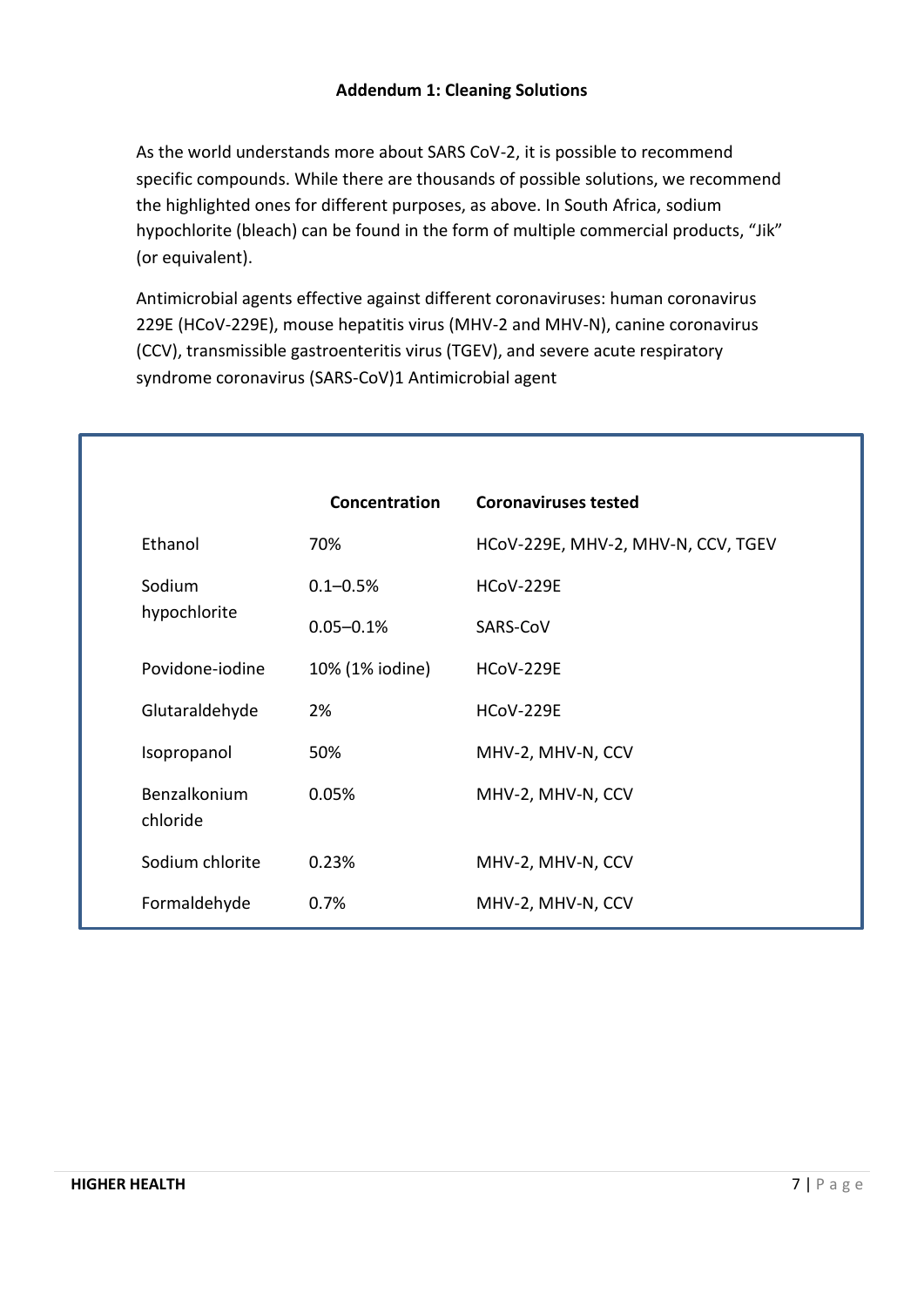# <span id="page-8-0"></span>From: <https://www.info.gov.hk/info/sars/en/useofbleach.htm>

Bleach is a strong and effective disinfectant. Its active ingredient, sodium hypochlorite, denatures protein in micro-organisms and is therefore effective in killing bacteria, fungus, and viruses. Household bleach works quickly and is widely available at a low cost. Diluted household bleach is thus recommended for the disinfection of facilities.

As bleach irritates mucous membranes, the skin and the airway, decomposes under heat or light, and reacts readily with other chemicals, caution should be exercised in the use of it. Improper use of bleach may reduce its effectiveness in disinfection and also lead to accidents which can be harmful to health. Overuse of bleach or using a bleach solution that is too concentrated results in the production of toxic substances that pollute the environment and disturb the ecological balance.

## **Tools and Equipment**

Before cleaning, get all the necessary tools and equipment ready. Cleaning tools, cleansers/disinfectants, measuring tools, and protective gear will be needed.

- **Cleaning tools**: Brush, mop, towel, spray can and bucket.
- **Cleansers/disinfectants**: Bleach and water.
- **Measuring tools:** Tablespoon and measuring cup.
- **Protective gear:** Mask, rubber gloves, plastic apron, and goggles (recommended).

# **Procedures for Preparing/Using Diluted Bleach**

Keep windows open when diluting or using bleach to ensure good ventilation. Put on protective gear when diluting or using bleach as it irritates mucous membranes, the skin, and the airways. Cold water should be used for dilution as hot water decomposes the active ingredient of bleach and renders it ineffective. Bleach containing 5.25% sodium hypochlorite should be diluted as follows (demonstration short):

1:99 diluted household bleach (mixing 10ml of bleach with 1litre of water) can be used for general household cleaning.

1:49 diluted household bleach (mixing 10ml of bleach with 0.5litre of water) is used to disinfect surfaces or articles contaminated with vomitus, excreta, secretions or blood.

Adjust the amount of bleach added if its concentration of sodium hypochlorite is above or below 5.25%

Calculation: Multiplier of the amount of bleach added = 5.25 concentration of sodium hypochlorite in bleach

For example, when diluting a bleach-containing only 5% sodium hypochlorite, the multiplier is 5.25 5=1.05. That means 10 x 1.05 = 10.5ml of bleach should be used when preparing a bleach solution. For accurate measurement of the amount of bleach added, a tablespoon or measuring cup can be used. Rinse disinfected articles with water and wipe dry. Cleaning tools should be soaked in diluted bleach for 30